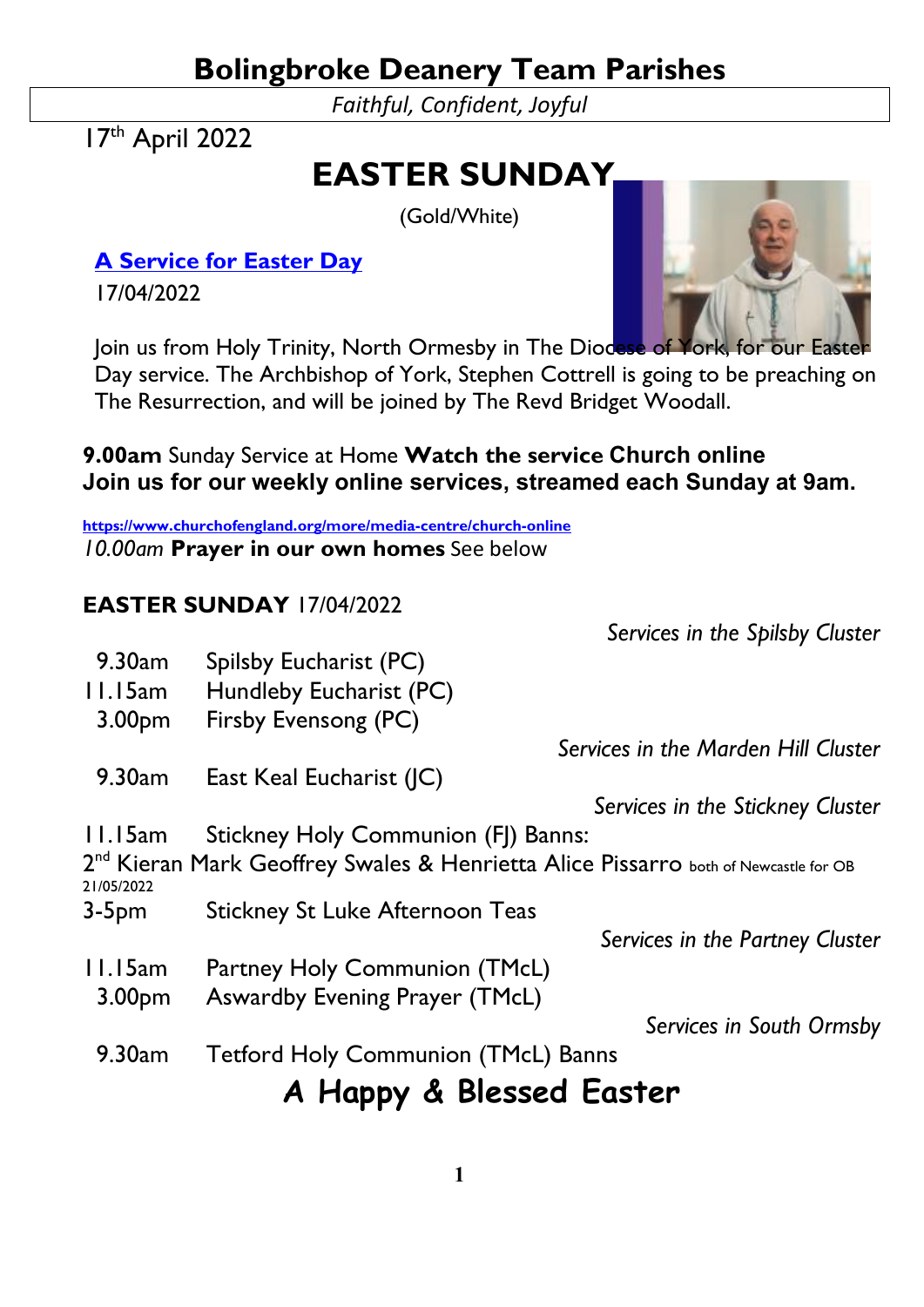## **Monday in Easter Week**

**Tuesday in Easter Week Alphege** 19 April Archbishop of Canterbury, Martyr, 1012

12.00noon East Kirkby: Hazel Taylor BofA

## **Wednesday in Easter Week**

10.30am Spilsby Eucharist

4.15pm Team Meeting

# **Thursday in Easter Week**

**Anselm** *Abbot of Le Bec, Archbishop of Canterbury, Teacher of the Faith, 1109* 2.00pm Stickney Joan Shaw BofA

## **Friday in Easter Week**

**Saturday in Easter Week St George** *Martyr, Patron of England, c.*

9.30am Diocesan Synod

# **10.00am Spilsby St George's Coffee Morning**

- 1.00pm Firsby Wedding: Philip Gilbert & Katy Coughtrey-Wellsted
- 1.30pm Gt Steeping Wedding Christopher Standley & Victoria Marshall

# **Bolingbroke Churches on line:**

We will continue to publish a short video on YouTube and link it to our website. **Our Web Site** *<http://lincoln.ourchurchweb.org.uk/spilsby/index.php>*

**Bolingbroke Team Churches - watch our videos** 

[https://www.youtube.com/channel/UCqTDWzvL2jxeB6ESF-aP9Nw?view\\_as=subscriber](https://www.youtube.com/channel/UCqTDWzvL2jxeB6ESF-aP9Nw?view_as=subscriber)

## **SECOND SUNDAY of EASTER** 24/04/2022

*Services in the Spilsby Cluster*

- 9.30am Spilsby Eucharist (FJ)
- 11.15am Lt Steeping Eucharist (PC)

*Services in the Marden Hill Cluster*

- 9.30am East Keal Eucharist (JC)
- 3.00pm Old Bolingbroke Service opf the Word (FJ)

*Services in the Stickney Cluster*

11.15am Stickford Holy Communion (FJ) Banns:

3<sup>rd</sup> Kieran Mark Geoffrey Swales & Henrietta Alice Pissarro both of Newcastle for OB 21/05/2022

*Services in the Partney Cluster*

## 11.15am Langton Holy Communion ()

- 11.15am Sausthorpe Morning Prayer ()
	- 3.00pm Skendleby Evening Prayer (PC)

*Services in South Ormsby*

9.30am Harrington Holy Communion (PC) Banns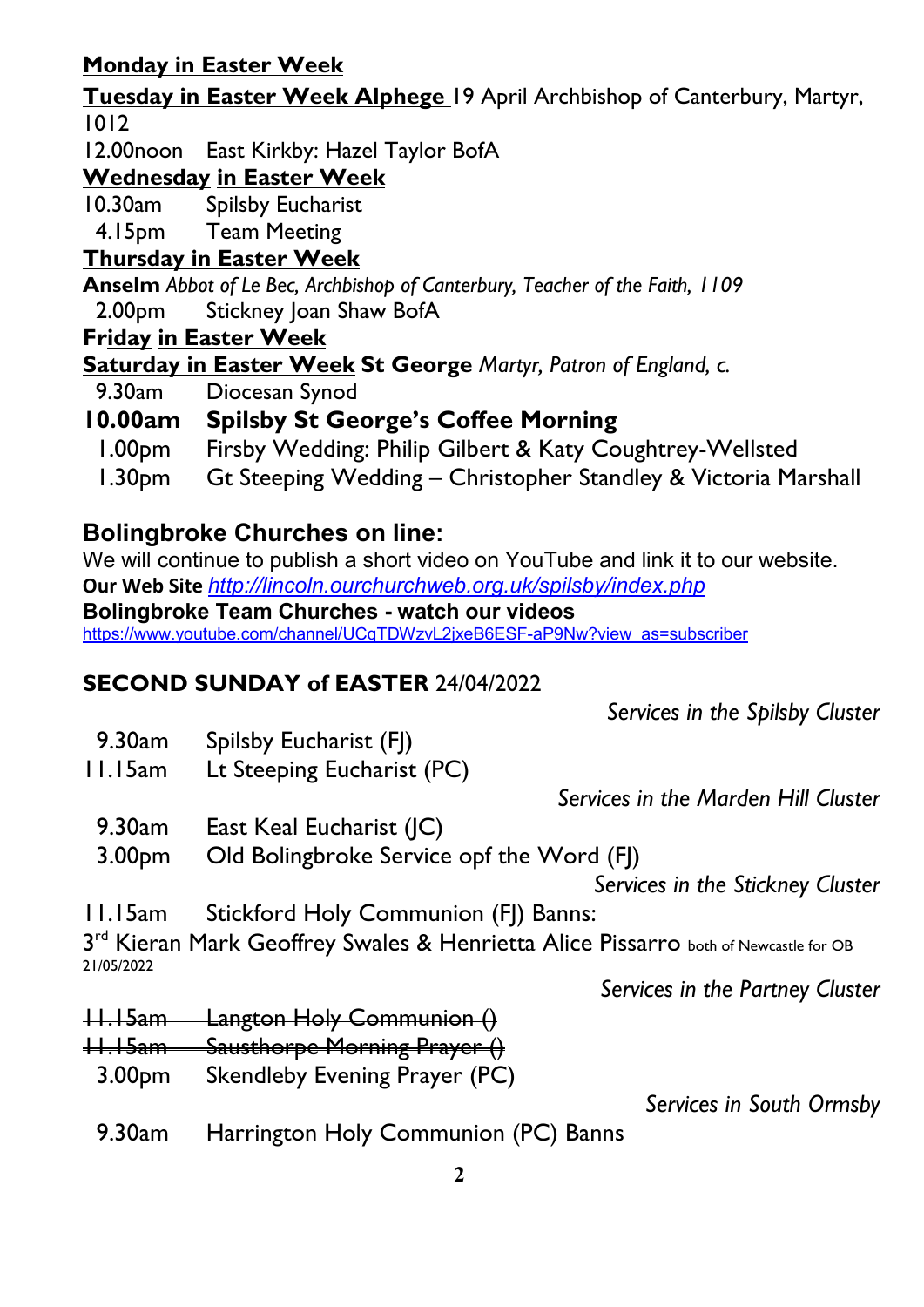NB The date of **Bingo at Stickford** for the Queen's Jubilee has been changed to **Saturday 30<sup>th</sup> April at 2pm in Stickford Community Centre, not as** advertised in the Grapevine.

### **Spilsby Daily 8am Morning Prayer & at Noon God of love, turn our hearts to Your ways and give us peace. Amen**

### *The sick at home or in hospital,*

Nigel Worth, Kathleen, Molly, Veronica, Dorothy, Maggie J. Betty Brawn, Tristan, Michael P, Joan T. Mark, Jossie Lee, June, Hilary, Michael, Harriet, Rose L., Abby, Sheila Janes, Fleur, Mary, Jeff Mason, Rosie, Bob, (Baby) Chloe Lear, Lawrence, Ann Howman, John Prince, Sylvia Bonsey, Anthea B, Jo & John, Bessie Reddin, Mary Julyan, Norman Huntingford, Kerry Brown, Roy Harrison, Diana Douglas. **The Departed:** Ian Whitworth, June Gibson, Claire Vines, Elizabeth Bibbings, Mark Baumber.

**Anniversary:** Bill Pestell, Pat Huskinson, Ivy Kemp, Dennis Douglas, Peter Orwin, Sylvia Dunnton, Alison Smith, Annie Wolstanholm, Elenor Clark, Dennis & Verna Nicholes, Alice Holland, Drene Coupland, Jack Folley, Jack Smith, Peter Dooling (p). "Bobbie" Rowson, Mavis Dale, Isobel Cliffe, Patrick Moore, Brian Lenton, Nora Goodwin, Eileen Pocklington, Elsie Rogers, Ronald Hodges, Madge Gregory, John Large, Frank Senneck, John & Lizzy, Terry Hill, Mary Tuplin Robin Healey, Roy Evers, Sylvia Page, Alistair Miller, Patricia Wells, Michael Hedison, Ethel Harrison, Sylvia Emerson, June Acaster, Vera Wroe, Cliff Royston, Joyce Jones, Richard Epton, Rebecca Shaw, Roy Nelson, Vera Willis, Gill Rymer, Gordon Henman, Betty Armstrong, Rodney Dodds. Penny Holmes, Ken Whitbread, Christine Pilcher, Colin Cragg, Jean Timmings, Gwen Worth, Sheila Mee, Lillie Marriott, Bertha 'Vicky' Vickers, Fiona, Rachel, Isobel Eaton, Sylvia Bell, Kate Benson, Joan Griffiths, Michael Dobson, Nev Chamberlain, Dorothy Haseldon, Bob Kirk, Georgina English, Gill Denniff, John Milliken, Emma Masterton, David Mason, Jacylin Shaw, Sandra Gorham, John Hudson, Jean Jeffries, Ann Hicks, Janet Enderby, Prince Philip, +Robert Hardy (Bishop of Lincoln 1987-2001).

| Sunday 17th<br>Easter Day                                                  | Mary Magdalene went and announced to the disciples, "I<br>have seen the Lord"; John 20: 18.             |
|----------------------------------------------------------------------------|---------------------------------------------------------------------------------------------------------|
| <b>Leisure</b><br>and<br><b>Sports</b><br><b>Activities</b>                | The Church of Pakistan (United)                                                                         |
| Monday 18th                                                                | The Community of St Hugh                                                                                |
| Monday of Easter Week                                                      | Pray for the members of the Community of St Hugh who are<br>committed to praying daily for the Diocese. |
| <b>Lincolnshire Community</b><br><b>Service</b><br>and Voluntary<br>(LCVS) | The Diocese of Kwara – The Church of Nigeria (Anglican<br>Communion) (Kwara Province)                   |
| Tuesday 19th                                                               | Mothers Union - Lincoln Diocesan Chaplain: Rev Carolyn                                                  |
| <b>Tuesday of Easter Week</b>                                              | <b>Bailey</b>                                                                                           |
|                                                                            | Pray for all members of Mothers Union as they seek to raise<br>their profile across the Diocese.        |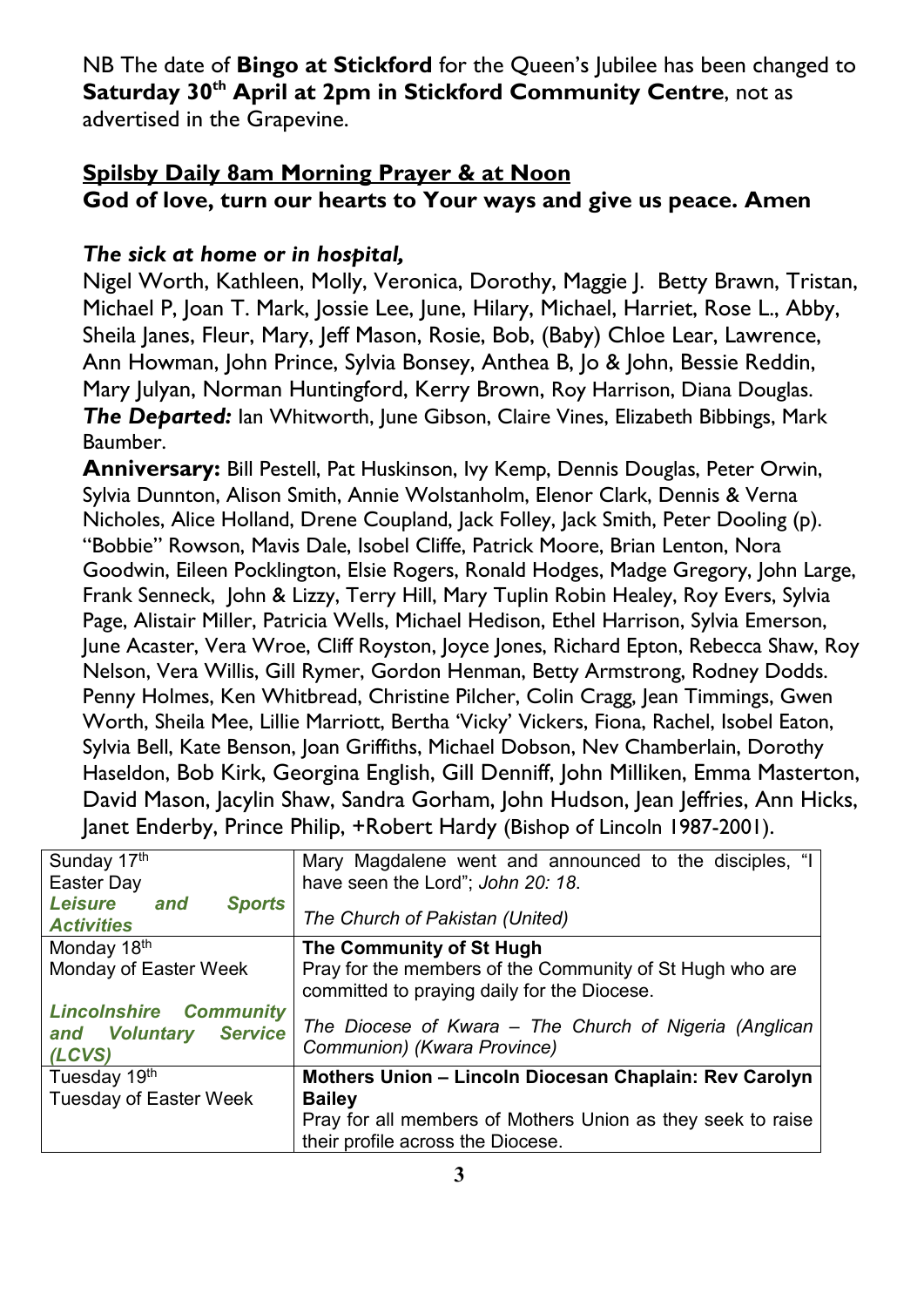| <b>Local Authorities</b>                                           | The Diocese of Kwoi – The Church of Nigeria (Anglican<br>Communion) (Abuja Province)                               |
|--------------------------------------------------------------------|--------------------------------------------------------------------------------------------------------------------|
| Wednesday 20 <sup>th</sup>                                         | Church and Cathedral Choirs, Organists and Music                                                                   |
| <b>Wednesday of Easter Week</b>                                    | groups.                                                                                                            |
|                                                                    | Pray for all who use their musical gifts to lead others in<br>worship.                                             |
| <b>MPs</b><br>Local<br>and<br>(District<br>&<br><b>Councillors</b> | <b>Bishop's Staff</b>                                                                                              |
| Parish),                                                           | The Diocese of Kyoto - The Nippon Sei Ko Kai                                                                       |
| Thursday 21st                                                      | <b>Parochial Church Councils</b>                                                                                   |
| <b>Thursday of Easter Week</b>                                     | Pray for all members of PCCs as they lead their local Church<br>communities                                        |
| <b>Musicians and those in</b>                                      | <b>Agenda Planning Committee</b>                                                                                   |
| the Arts                                                           | The Diocese of Kyushu - The Nippon Sei Ko Kai                                                                      |
| Friday 22 <sup>nd</sup>                                            | <b>Deanery Synods</b>                                                                                              |
| <b>Friday of Easter Week</b>                                       | Pray for all Deanery Synod Representatives as they work<br>together for the development of their Deanery Churches. |
|                                                                    | The Diocese of Lafia - The Church of Nigeria (Anglican                                                             |
| <b>Nature Conservation</b>                                         | Communion) (Abuja Province)                                                                                        |
| Saturday 23rd                                                      | <b>Diocesan Synod</b>                                                                                              |
| <b>Saturday of Easter Week</b>                                     | Pray for all Diocesan Synod representatives as they gather<br>for their meeting today.                             |
| <b>Police and Fire Services</b>                                    | The Diocese of Lagos – The Church of Nigeria (Anglican<br>Communion) (Lagos Province)                              |
| Sunday 24th                                                        | When it was evening on that day, the first day of the week,                                                        |
| 2 <sup>nd</sup> Sunday of Easter                                   | and the doors of the house where the disciples had met were                                                        |
|                                                                    | locked for fear of the Jews, Jesus came and stood among                                                            |
| <b>Press/media</b>                                                 | them and said, "Peace be with you." John 20: 19                                                                    |
|                                                                    | The Anglican Church of Papua New Guinea                                                                            |

# **Bolingbroke Team Ministry**

# **Easter Day Worship**

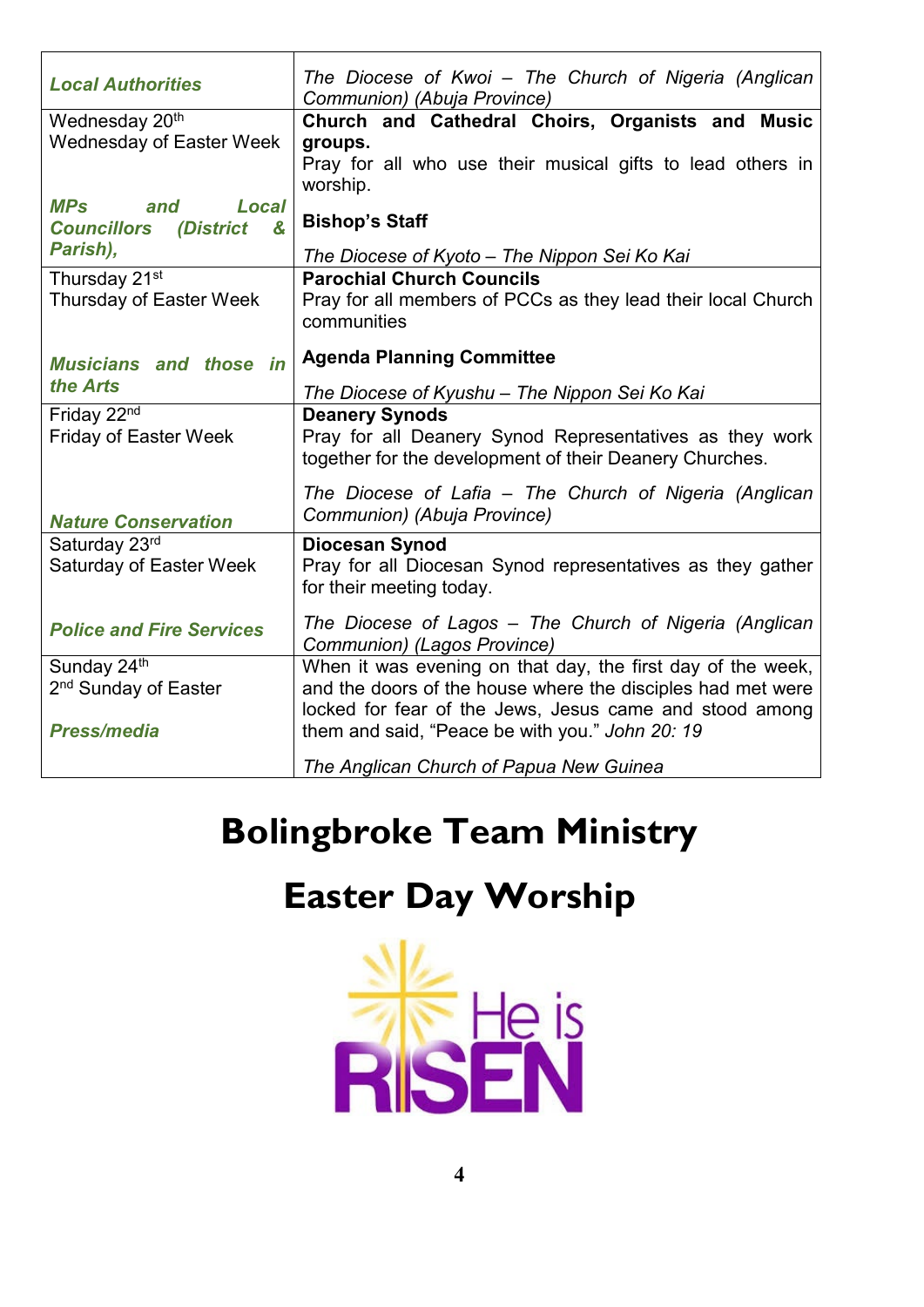Creator God, giver of life; Jesus Christ, Lord of life; Holy Spirit, pulse of life: we bring you our 'alleluias' and our thanks for the joy, the hope and the wonder of the Resurrection – which we celebrate today. Amen.

*Hymn:*

Jesus Christ is risen today, Alleluia! our triumphant holy day, Alleluia! who did once upon the cross, Alleluia! suffer to redeem our loss. Alleluia!

Hymns of praise then let us sing, Alleluia! unto Christ, our heavenly King, Alleluia! who endured the cross and grave, Alleluia! sinners to redeem and save. Alleluia!

But the pains which he endured, Alleluia! our salvation have procured; Alleluia! now above the sky he's King, Alleluia! where the angels ever sing. Alleluia!

Sing we to our God above, Alleluia! praise eternal as his love; Alleluia! praise him, all ye heavenly host, Alleluia! Father, Son, and Holy Ghost. Alleluia!

*Words: Lyra Davidica 1708*

### *Prayer of Confession*

Jesus Christ, risen Master and triumphant Lord, we come to you in sorrow for our sins, and confess to you our weakness and unbelief.

Like Mary at the empty tomb, we fail to grasp the wonder of your presence.

Lord, have mercy. Lord, have mercy.

Like the disciples behind locked doors, we are afraid to be seen as your followers. Christ, have mercy. Christ, have mercy.

Like Thomas in the upper room, we are slow to believe.

Lord, have mercy. Lord, have mercy.

#### *Assurance of Pardon*

May the Father of all mercies cleanse us from our sins, and restore us in his image to the praise and glory of his name, through Jesus Christ our Lord. Amen.

*Reading:* Acts 10: 34 - 43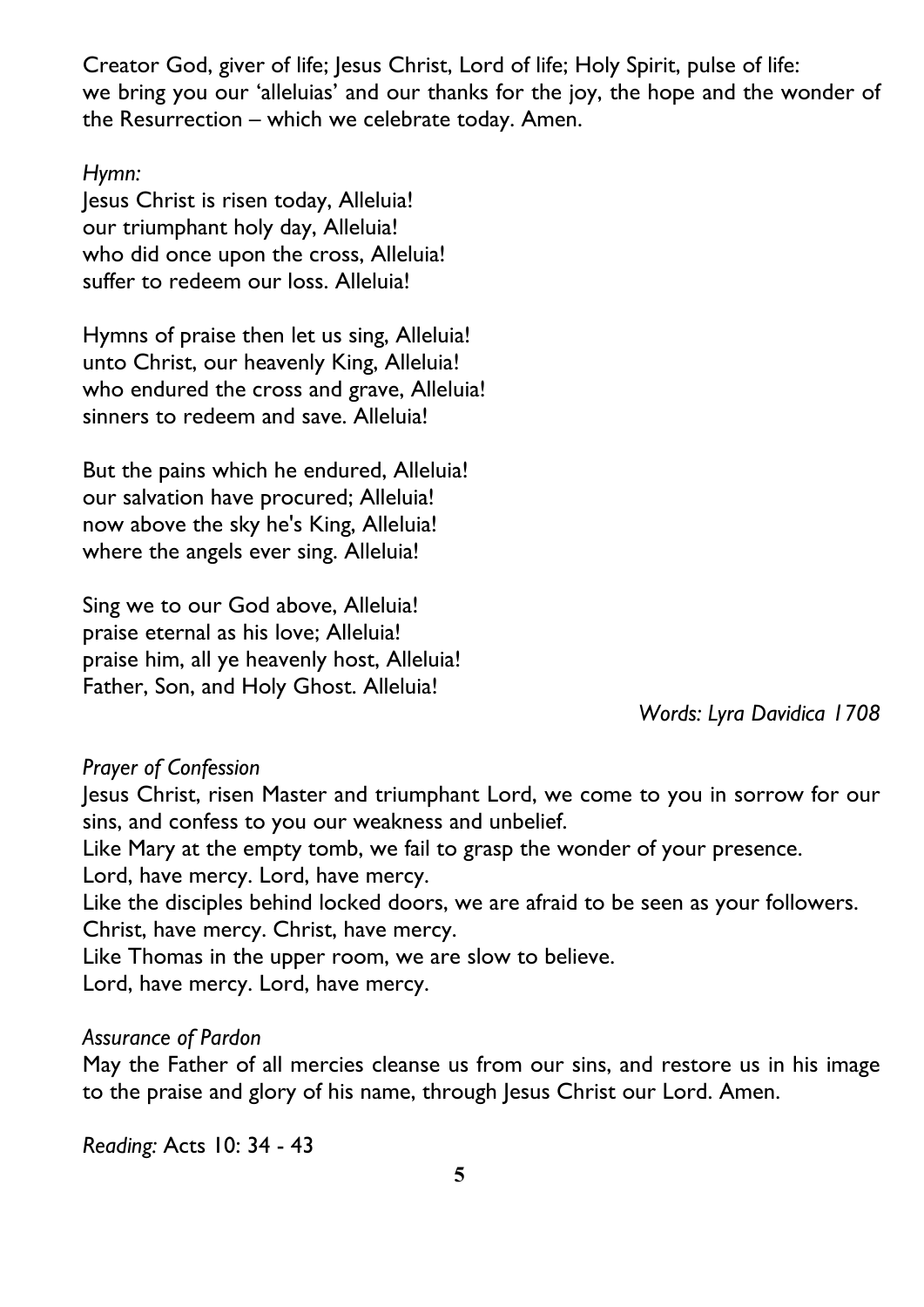Peter began to speak to them: 'I truly understand that God shows no partiality, but in every nation anyone who fears him and does what is right is acceptable to him. You know the message he sent to the people of Israel, preaching peace by Jesus Christ—he is Lord of all. That message spread throughout Judea, beginning in Galilee after the baptism that John announced: how God anointed Jesus of Nazareth with the Holy Spirit and with power; how he went about doing good and healing all who were oppressed by the devil, for God was with him. We are witnesses to all that he did both in Judea and in Jerusalem. They put him to death by hanging him on a tree; but God raised him on the third day and allowed him to appear, not to all the people but to us who were chosen by God as witnesses, and who ate and drank with him after he rose from the dead. He commanded us to preach to the people and to testify that he is the one ordained by God as judge of the living and the dead. All the prophets testify about him that everyone who believes in him receives forgiveness of sins through his name.' This is the word of the Lord

Thanks be to God.

#### *Hymn*

I tread on the grave where the dew lies deep while the air is clear and the world's asleep. I tramp on the verge of a dream that's gone – How I miss the Lord of the Morning! Morning! How can daylight dawn now I miss the Lord of the morning?

I tread through the streets on the resting day, not a soul in sight, not a child at play; I tramped on the ash of a fire once bright – How I miss the Lord of the Morning! Morning! Let it still be night, for I miss the Lord of the morning.

I trod all the way from the town to the hill and I found my way, but I lost my will; I tramped up the stairs to a room turned strange – How I miss the Lord of the Morning! Morning! Nothing can derange how I miss the Lord of the Morning!

I trod out the hours on a wine-stained floor till the darkness warned of the day in store; I tramped to a garden, engulfed in dread – How I miss the Lord of the Morning! Morning! Life and love are dead and I miss the Lord of the Morning!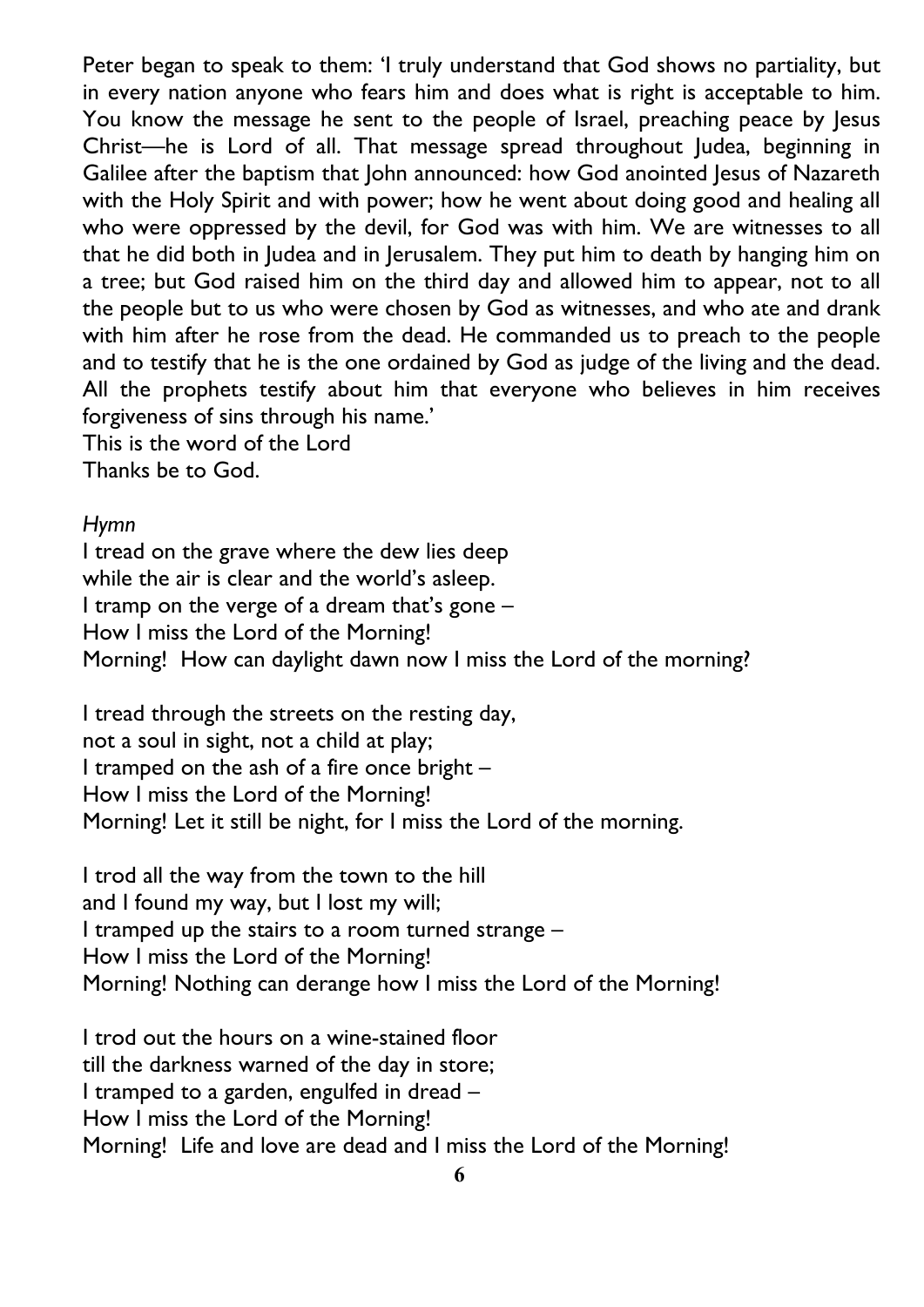I tread on the grass where the dew lies deep while the air is clear and the world's asleep; I tramp on the verge of an endless dawn – For I am the Lord of the Morning! Morning! Darkness now has gone and I am the Lord of the Morning!" *Words: John Bell & Graham Maule*

#### *Reading*: John 20:1 - 18

Early on the first day of the week, while it was still dark, Mary Magdalene came to the tomb and saw that the stone had been removed from the tomb. So she ran and went to Simon Peter and the other disciple, the one whom Jesus loved, and said to them, 'They have taken the Lord out of the tomb, and we do not know where they have laid him.' Then Peter and the other disciple set out and went towards the tomb. The two were running together, but the other disciple outran Peter and reached the tomb first. He bent down to look in and saw the linen wrappings lying there, but he did not go in. Then Simon Peter came, following him, and went into the tomb. He saw the linen wrappings lying there, and the cloth that had been on Jesus' head, not lying with the linen wrappings but rolled up in a place by itself. Then the other disciple, who reached the tomb first, also went in, and he saw and believed; for as yet they did not understand the scripture, that he must rise from the dead. Then the disciples returned to their homes.

But Mary stood weeping outside the tomb. As she wept, she bent over to look into the tomb; and she saw two angels in white, sitting where the body of Jesus had been lying, one at the head and the other at the feet. They said to her, 'Woman, why are you weeping?' She said to them, 'They have taken away my Lord, and I do not know where they have laid him.' When she had said this, she turned round and saw Jesus standing there, but she did not know that it was Jesus. Jesus said to her, 'Woman, why are you weeping? For whom are you looking?' Supposing him to be the gardener, she said to him, 'Sir, if you have carried him away, tell me where you have laid him, and I will take him away.' Jesus said to her, 'Mary!' She turned and said to him in Hebrew, 'Rabbouni!' (which means Teacher). Jesus said to her, 'Do not hold on to me, because I have not yet ascended to the Father. But go to my brothers and say to them, "I am ascending to my Father and your Father, to my God and your God."' Mary Magdalene went and announced to the disciples, 'I have seen the Lord'; and she told them that he had said these things to her.

### *Homily from the Diocesan Website*

On Maundy Thursday, thinking about some of the objects which are important in the story of this holy weekend, we focused on the towel. On Good Friday, we turned to the cross. Today, Easter Day, may we turn our attention to something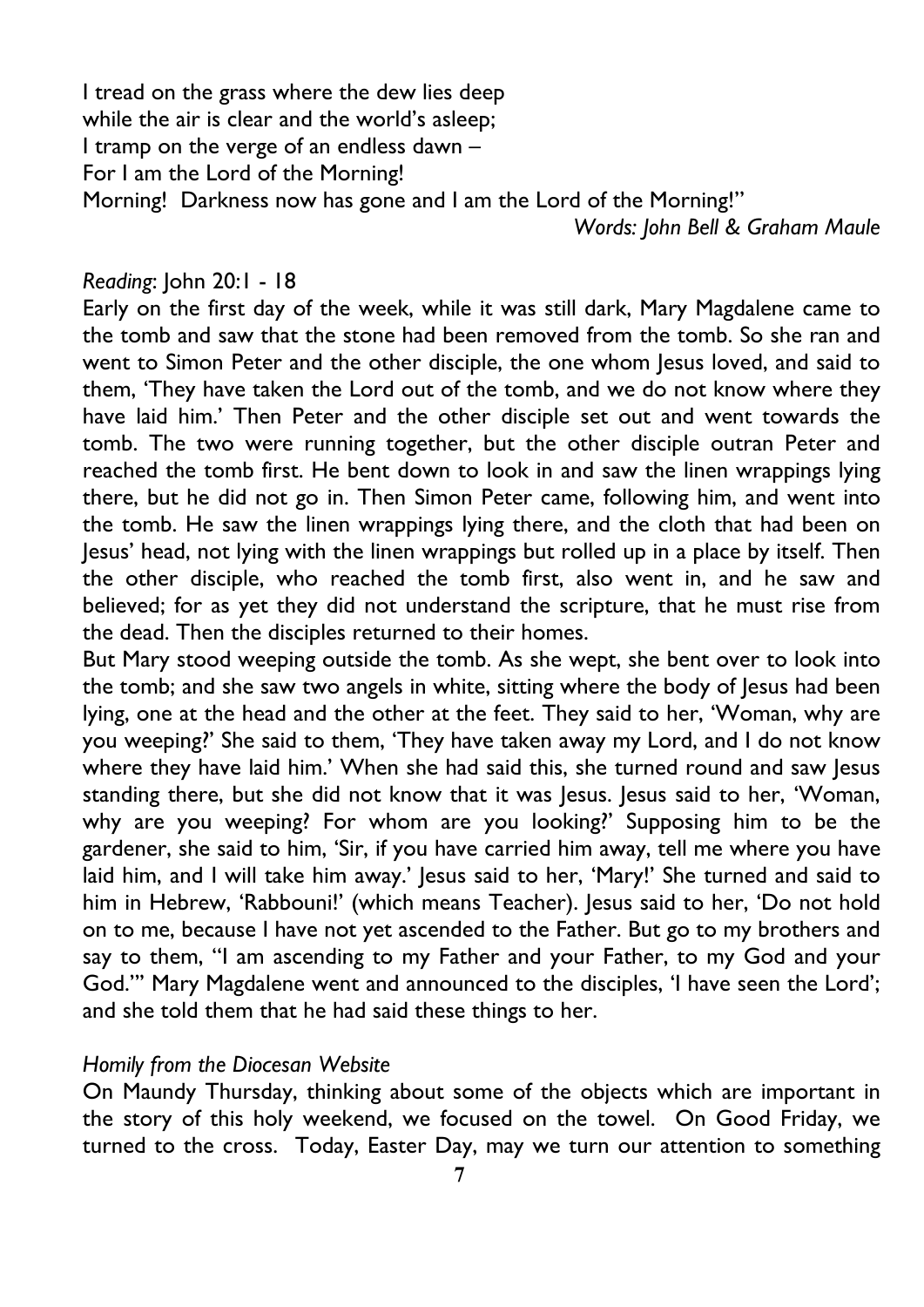that is really important, but that might be missed in the rush of events that we have just heard about in the gospel: Jesus' grave clothes.

We are told that when the first disciples enter the tomb, the clothes are still there. The description is quite lengthy: '[John] bent down to look in and saw the linen wrappings lying there, but he did not go in. Then Simon Peter came, following him, and went into the tomb. He saw the linen wrappings lying there, and the cloth that had been on Jesus' head, not lying with the linen wrappings but rolled up in a place by itself.' This is quite detailed. Jesus' body has clearly gone, but the scene is ordered, not disturbed, as it might have been if people had physically removed the body in a hurry to steal it, as has sometimes been alleged. No, this isn't a crime scene, but the scene of something else.

When Mary Magdalene can eventually bring herself to look into the tomb, which she does once Peter and John have left, this impression of order is retained: 'As she wept, she bent over to look into the tomb; and she saw two angels in white, sitting where the body of Jesus had been lying, one at the head and the other at the feet. They said to her, "Woman, why are you weeping?"' The angels frame the place of burial, book-ending the undisturbed grave clothes. It is serene, and the words of the first angel are tender.

Mary, unsurprisingly, is too distressed to take in the significance of what she is seeing, but surely as she reflected and told the story after the events had passed she would have understood: Jesus' rest hasn't been disturbed by grave-robbers or conspiracists, rather his rest has been replaced by resurrection, a resurrection that she grasps when he calls her by name '"Mary"' and she responds: '"Rabbouni"'.

Archbishop Temple comments that: 'Her name, so spoken, reaches her heart'. He situates this exchange as one of many in which the disciples gradually learn that they must now trust and follow their Lord in faith, personally, not relying on the physical contact that they had previously enjoyed: 'She must learn to love and trust and serve, even though she can no longer caress His feet or hear His voice pronounce her name'. And so Mary becomes the first of the great chain of witnesses that extends to us in our own time: those who draw love and strength from Jesus, now perfect in his union with the Father and the Spirit, yet beyond our physical sight. Not for us lakeside breakfasts or the opportunity to place our hands into the marks of the nails in Jesus' hands. But very much for us the love of God and the joy of the resurrection and the opportunity to serve as generations before us have served, in Jesus' name.

The carefully folded grave-clothes, if we notice them, can help us to make the same transition that Mary made, and to grow in trust as she grew in trust. Christian faith is not easy today, and it never has been. There are, as there always have been and will be, those who seek to explore the contradictions that we find in Scripture, or to disprove what we understand by using science. There is still human sin and weakness, famine, pestilence and violence. We know this only too well these last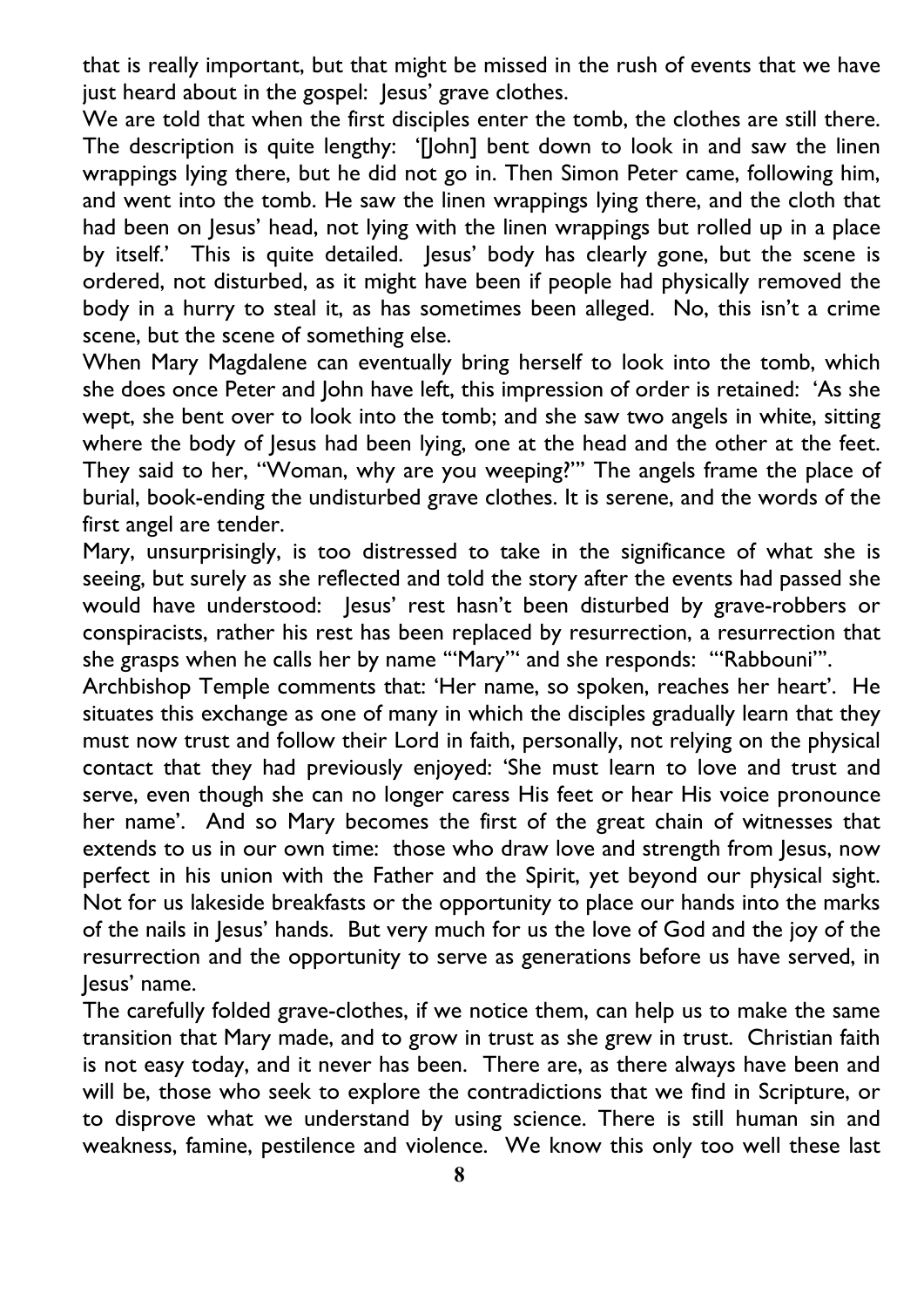few years. We can still look to others to supposedly strengthen our faith, rather than resting in the strength and confidence that we should have, which is in the tender love of the Risen Christ for us and for all people.

Today is a day of joy and a day of hope. With Mary as our friend and companion, and Peter and John alongside her, we can contemplate the events of the last few days and begin again. John has unfolded a story in which we can place our trust. Jesus has accomplished his work, teaching us how to love and to serve as he does so. And finally, the gift that is resurrection enables us to be free, not to be bound by the past, but to look towards the future. In the quiet Spring garden expectations of sadness have been overturned and new possibilities tenderly offered. May we take them together, saying with ever growing confidence: 'Alleluia. Christ is risen! He is risen indeed. Alleluia!'

### Conversation Questions

1.We have been invited to focus on Jesus' folded grave clothes today as symbols of the resurrection. What symbolises resurrection for you?

2.Mary begins to believe when she is able to recognise the Risen Jesus. Her encounter is personal and life-changing. We can conclude that every experience of resurrection is different. Do you have an experience of meeting the Risen Jesus or of resurrection that you would be confident to share?

3.Peter and John seem at this point to disregard Mary. They run away and leave her behind. And yet it is to Mary that Jesus first appears. How important might it be to Christians today to spend more time listening to each other's understanding of God and journey of faith? And do we need to listen even more intently to the people that we sometimes disregard or overlook, for whatever reason?

4.Is there anything else from the passage that speaks to you not already discussed? What is it?

5.What will you do this week in your Monday-to-Saturday ministry in response to what you have heard today? #everyday-faith

Let us declare our faith in God.

**We believe in God the Father, from whom every family in heaven and on earth is named.**

**We believe in God the Son, who lives in our hearts through faith, and fills us with his love.**

**We believe in God the Holy Spirit, who strengthens us with power from on high.**

**We believe in one God; Father, Son and Holy Spirit. Amen.**

*Hymn*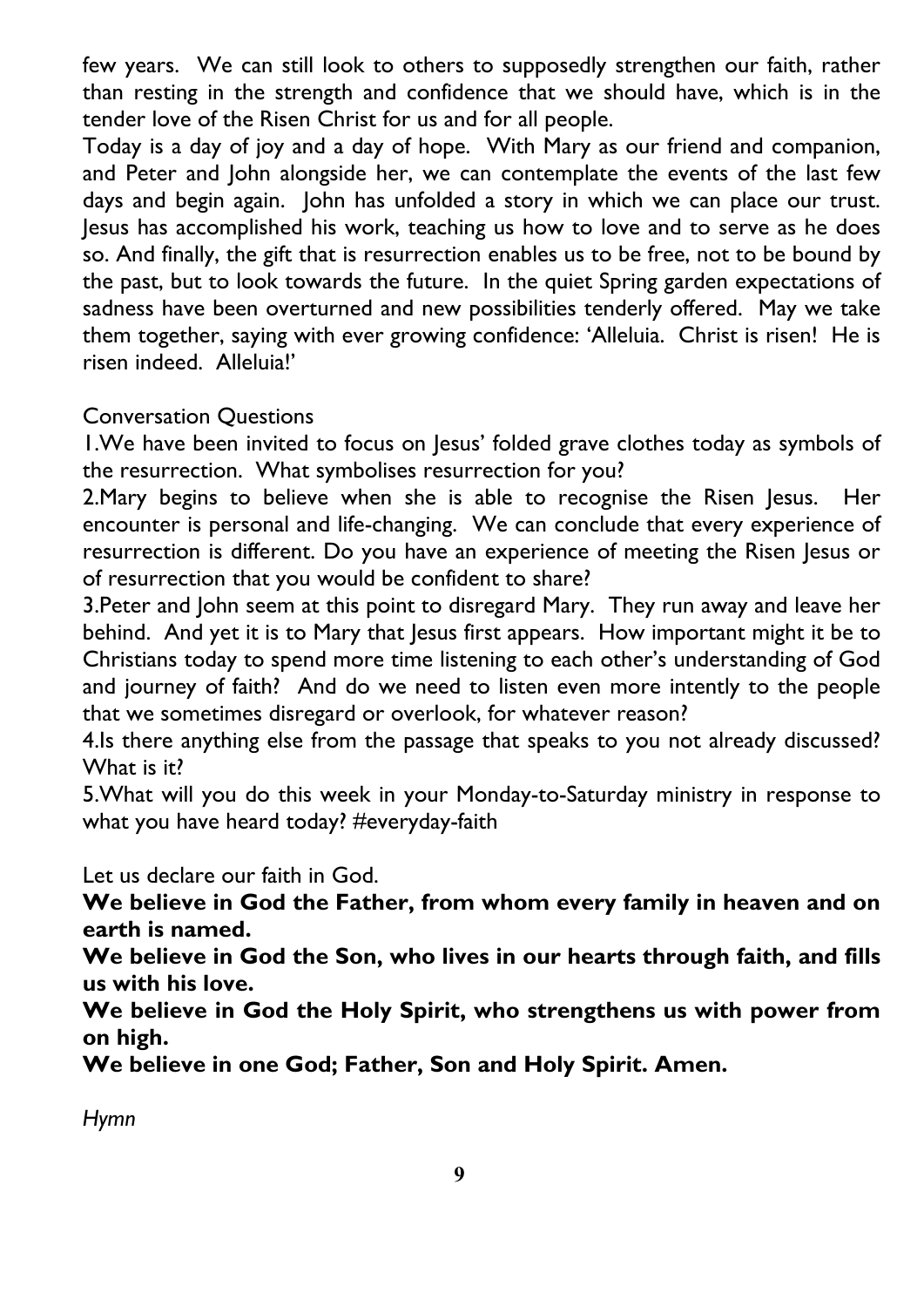Low in the grave he lay, Jesus, my saviour, Waiting the coming day, Jesus, my lord: *Up from the grave he arose, with a mighty triumph o'er his foes; He arose a victor from the dark domain, And he lives for ever with his saints to reign He arose! He arose! Alleluia! Christ arose!*

Vainly they watch his bed, Jesus, my saviour; Vainly they seal the dead, Jesus, my lord:

Death cannot keep his prey, Jesus, my saviour; He tore the bars away, Jesus, my lord

*Words: Robert Lowry (1874)*

### *Prayers of Intercession*

In joy and hope we pray to the Father. Hear our prayer.

That our risen Saviour may fill us with the joy of his glorious and life-giving resurrection … We pray to the Father. Hear our prayer.

That isolated and persecuted churches may find fresh strength in the good news of Easter … we pray to the Father. Hear our prayer.

That God may grant us humility to be subject to one another in Christian love … we pray to the Father. Hear our prayer.

That he may provide for those who lack food, work, or shelter …

we pray to the Father. Hear our prayer.

That by his power war and famine may cease through all the world …

we pray to the Father. Hear our prayer.

That he may reveal the light of his presence to the sick, the weak and the dying, to comfort and strengthen them …

we pray to the Father. Hear our prayer.

That he may send the fire of the Holy Spirit upon his people, so that we may bear faithful witness to his resurrection,

we pray to the Father. Hear our prayer.

### *The Collect for Easter Day*

God of glory, by the raising of your Son you have broken the chains of death and hell: fill your Church with faith and hope; for a new day has dawned and the way to life stands open in our Saviour Jesus Christ.

### *Hymn*

Thine be the glory, risen, conquering Son, endless is the victory thou o'er death hast won;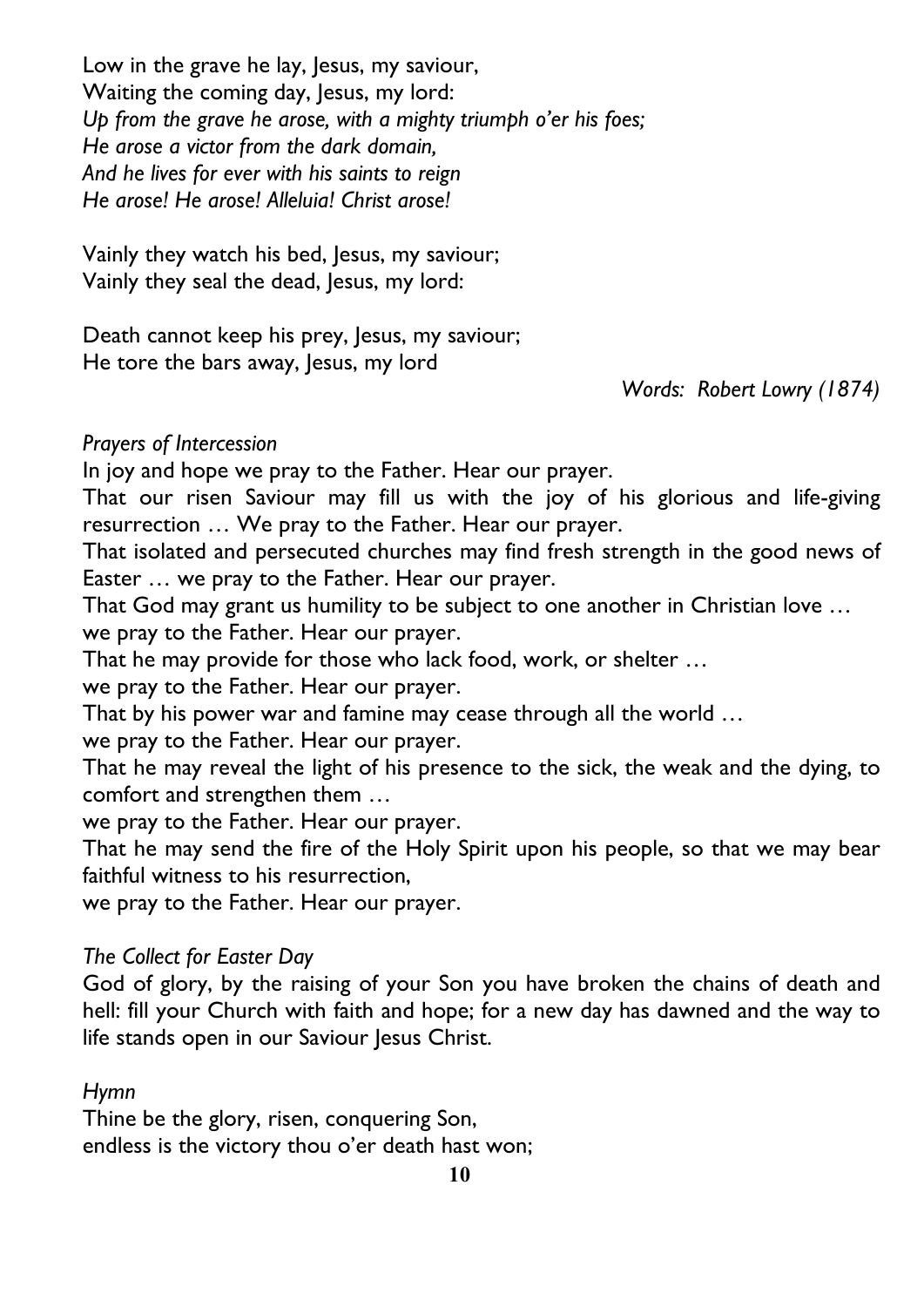angels in bright raiment rolled the stone away, kept the folded grave-clothes where thy body lay. *Thine be the glory, risen, conquering Son, endless is the victory thou o'er death hast won.*

Lo! Jesus meets us, risen from the tomb; lovingly he greets us, scatters fear and gloom; let the Church with gladness hymns of triumph sing, for her Lord now liveth; death hath lost its sting. Thine be the glory…

No more we doubt thee, glorious Prince of life; life is nought without thee: aid us in our strife; make us more than conquerors, through thy deathless love: bring us safe through Jordan to thy home above. Thine be the glory…

God of our salvation, you have restored us to life, you have brought us back again into your love by the triumphant death and resurrection of Christ. Continue to heal us, as we go to live and work in the power of your Spirit, to your praise and glory. Amen

*Some items are © ROOTS for Churches Ltd (www.rootsontheweb.com) 2002-2022. Reproduced with permission.*

## **An act of Spiritual Communion**

*You may wish to find a space for prayer in front of a cross, a candle, or a special place. You might choose to make your Spiritual Communion at a particular time of day, or after viewing a live streamed service.*

*Reflect on the day and on your relationships.*

- *What good things have come from God today? Where have I fallen short? What might I do tomorrow? You may wish to say or pray*

Lord, have mercy. Christ, have mercy. Lord, have mercy.

*Read the following words from Scripture. If you have access to today's readings for Holy Communion, you may wish to read and reflect on them.*

Jesus said, 'I am the bread of life. Whoever comes to me will never be hungry, and whoever believes in me will never be thirsty.' *John 6.35*

**11**